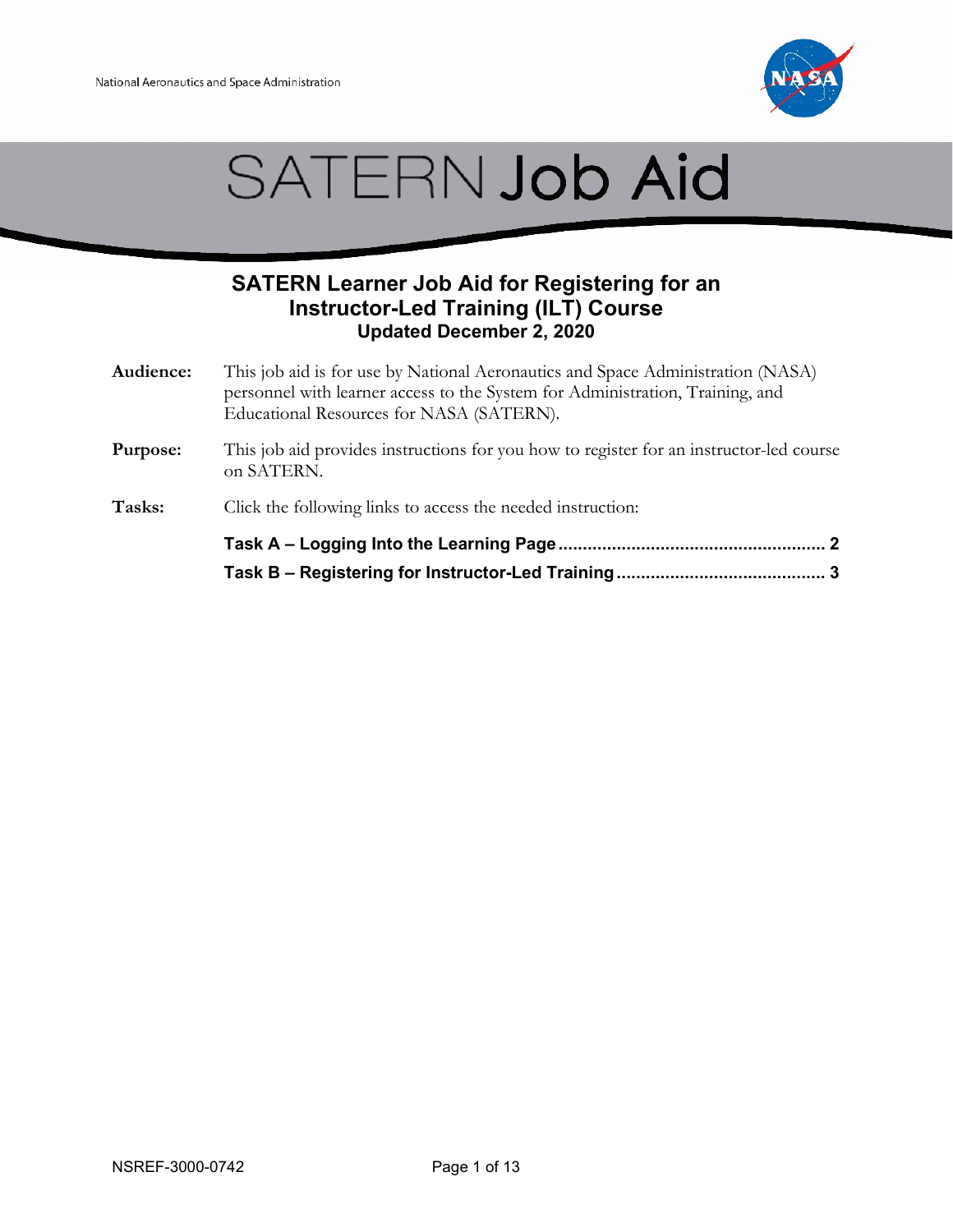# <span id="page-1-0"></span>**Task A – Logging Into the Learning Page**

Go to [satern.nasa.gov](https://satern.nasa.gov/) and click the **Launch SATERN** button.

#### **Figure 1: SATERN Welcome Page Showing Launch SATERN Button**



Your My Learning (SATERN) page is displayed.

**Note:** Depending on the tiles and options available in your My Learning (SATERN) page, yours may appear in slightly different locations than displayed in the figures in the SATERN job aids.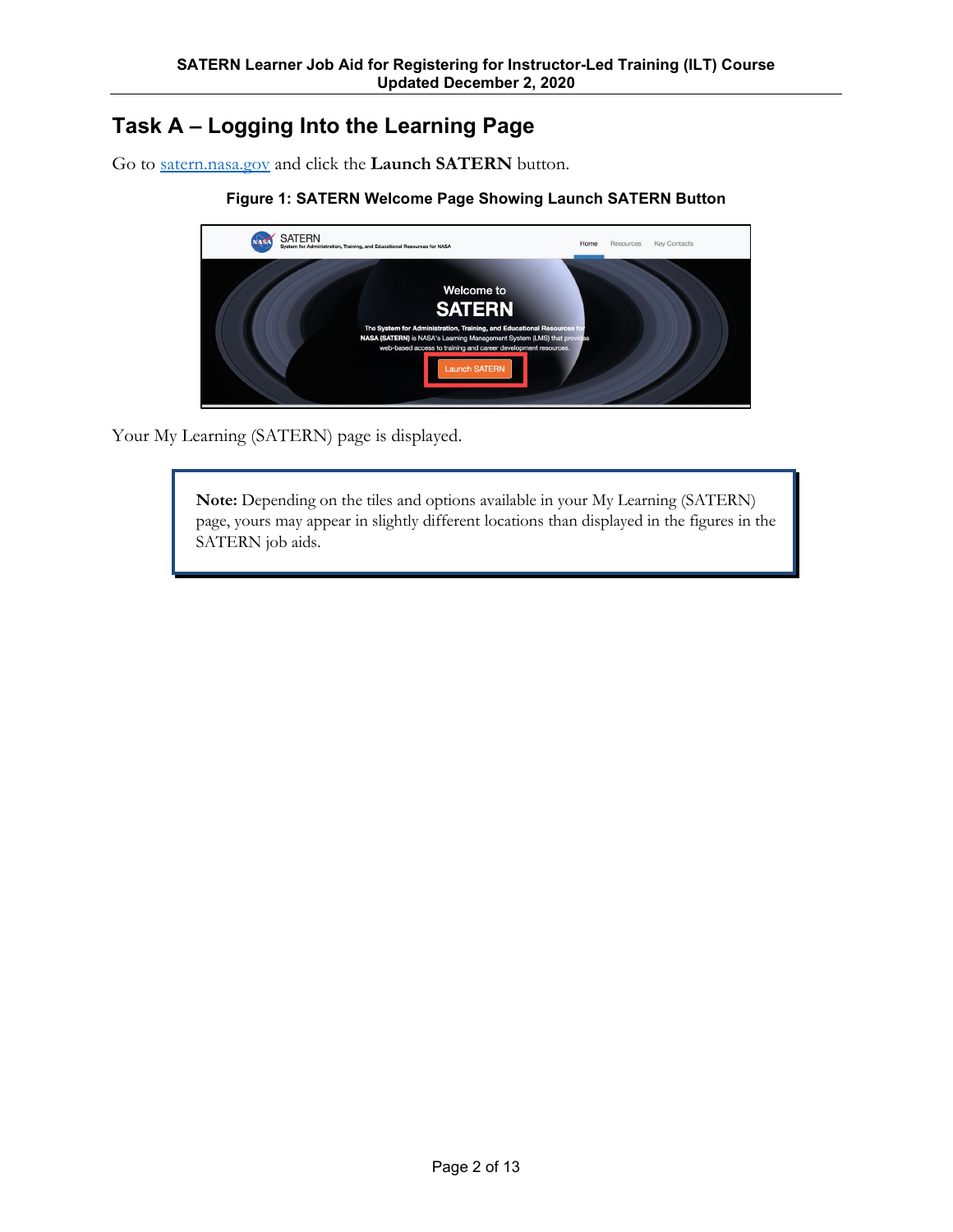# <span id="page-2-0"></span>**Task B – Registering for Instructor-Led Training**

This task illustrates how to register/enroll for an Instructor-Led Training event using an example. In this example, a learner is registering for SATERN course titled **APPEL-STRATEGIC THINKING FOR PROJECT SUCCESS**; however, for your search, replace that course title example with your desired course.

1. On the **My Learning (SATERN)** page in the **Find Learning** tile, type **APPEL-STRATEGIC THINKING FOR PROJECT SUCCESS** and click the **Go** button.



**Figure 1: My Learning (SATERN) Page Showing Find Learning Tile Search Field**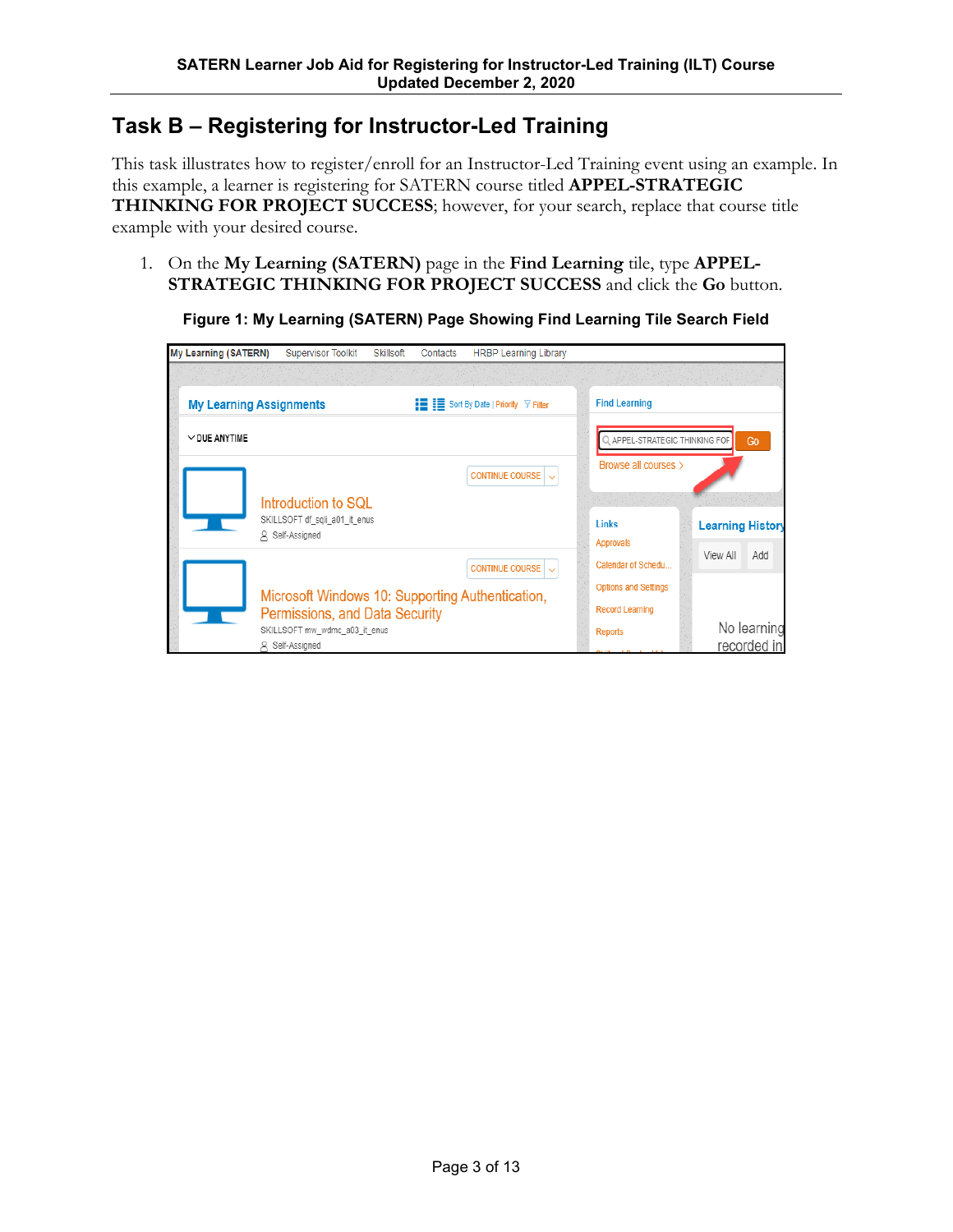2. On the search results screen, locate the course, and click the course title link.

|  |  |  |  |  | Figure 2: Catalog Search Results Page Showing Course Title Link |  |  |  |
|--|--|--|--|--|-----------------------------------------------------------------|--|--|--|
|--|--|--|--|--|-----------------------------------------------------------------|--|--|--|

| Catalog                                                                                            |                                                            |                                                        |                                                                   |
|----------------------------------------------------------------------------------------------------|------------------------------------------------------------|--------------------------------------------------------|-------------------------------------------------------------------|
| E Browse by Topics                                                                                 | APPEL-STRATEGIC THINKING FOR PROJECT                       | $^{\circledR}$<br>$\alpha$<br>Language & Currency      |                                                                   |
| Results for "APPEL-STRATEGIC THINKING FOR PROJECT"                                                 |                                                            |                                                        |                                                                   |
| 161<br><b>COURSES</b>                                                                              |                                                            |                                                        | ■■■<br>Relevance $\sim$<br>Calendar View                          |
| Show courses with online content $\circledR$<br>Instructor Led $\left(\widehat{\mathsf{X}}\right)$ |                                                            |                                                        |                                                                   |
| Refine By                                                                                          | <b>Clear All</b>                                           |                                                        |                                                                   |
| Category                                                                                           | <b>Clear</b>                                               |                                                        |                                                                   |
| <b>Instructor Led</b>                                                                              | $\checkmark$                                               |                                                        |                                                                   |
| $\sqrt{\phantom{a}}$ Show courses with online content                                              |                                                            |                                                        |                                                                   |
| Scheduled courses only<br><b>Course Dates</b>                                                      |                                                            |                                                        |                                                                   |
| Begins after                                                                                       | APPEL-STRATEGIC THINKING FOR P<br>(COURSE APPEL-STPS)<br>同 | APPEL-STRATEGIC THINKING FOR P<br>(COURSE APPEL-vSTPS) | <b>STRATEGIC THINKING FOR PROJECT</b><br>(COURSE SMA-SL-ILT-STPS) |
| Begins before                                                                                      | ★★★★☆ (12)<br>圓<br>0.00 USD (estimated)                    |                                                        | ★★★★★(5)<br>0.00 USD (estimated)                                  |
| Source                                                                                             |                                                            |                                                        |                                                                   |
|                                                                                                    | $\checkmark$                                               | <b>See Offerings</b>                                   |                                                                   |
| <b>Delivery Method</b>                                                                             |                                                            |                                                        |                                                                   |
|                                                                                                    | $\checkmark$                                               |                                                        |                                                                   |

The course details are displayed.

**Figure 3: Course Details View**

| — Back                                                                                                                                                                                                                               | APPEL-STRATEGIC THINKING FOR PROJECT SUCCESS ®                                                                                                                                                                                                                                                                                                                    |
|--------------------------------------------------------------------------------------------------------------------------------------------------------------------------------------------------------------------------------------|-------------------------------------------------------------------------------------------------------------------------------------------------------------------------------------------------------------------------------------------------------------------------------------------------------------------------------------------------------------------|
|                                                                                                                                                                                                                                      | This virtual course introduces concepts and methods for using strategic thinking as a<br>logical foundation upon which to shape project definition and management.<br>Target audience<br>This virtual course is designed for experienced project and program managers, chief<br>engineers, lead and senior systems engineers, and business group leaders.<br>more |
| <b>COURSE APPEL-VSTPS</b>                                                                                                                                                                                                            | <b>Course goals</b>                                                                                                                                                                                                                                                                                                                                               |
| <b>Report of the Second Second Second Second Second Second Second Second Second Second Second Second Second Second Second Second Second Second Second Second Second Second Second Second Second Second Second Second Second Seco</b> | See Course Description                                                                                                                                                                                                                                                                                                                                            |
| <b>Instructor-led Course</b><br>ዳ                                                                                                                                                                                                    | HOUR(S)<br>HOUR(S)                                                                                                                                                                                                                                                                                                                                                |
| Target audience: See Course<br>國<br><b>Description</b>                                                                                                                                                                               | <b>CONTACT</b><br><b>CPFs</b><br><b>LENGTH</b>                                                                                                                                                                                                                                                                                                                    |
| ⊠ Questions? Contact                                                                                                                                                                                                                 | 6 subject areas more $\vee$                                                                                                                                                                                                                                                                                                                                       |
| dallas.j.neener@nasa.gov                                                                                                                                                                                                             | You may also:<br>Assign to Me ><br>Register Now >                                                                                                                                                                                                                                                                                                                 |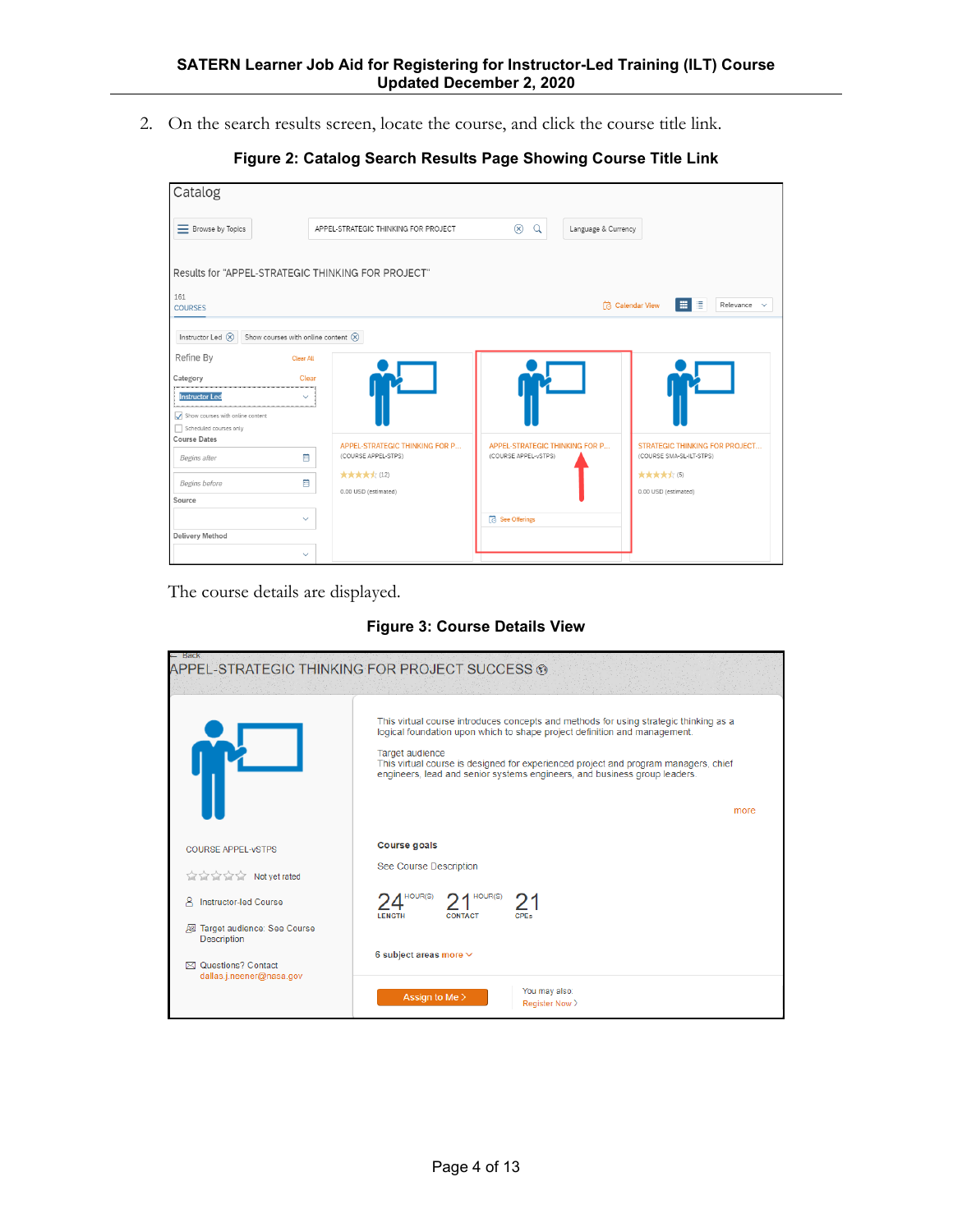3. To register now, click the **Register Now** link.

OR

To register at a later time, click the **Assign to Me** link, which will add the **Item** to your **Learning Plan**.



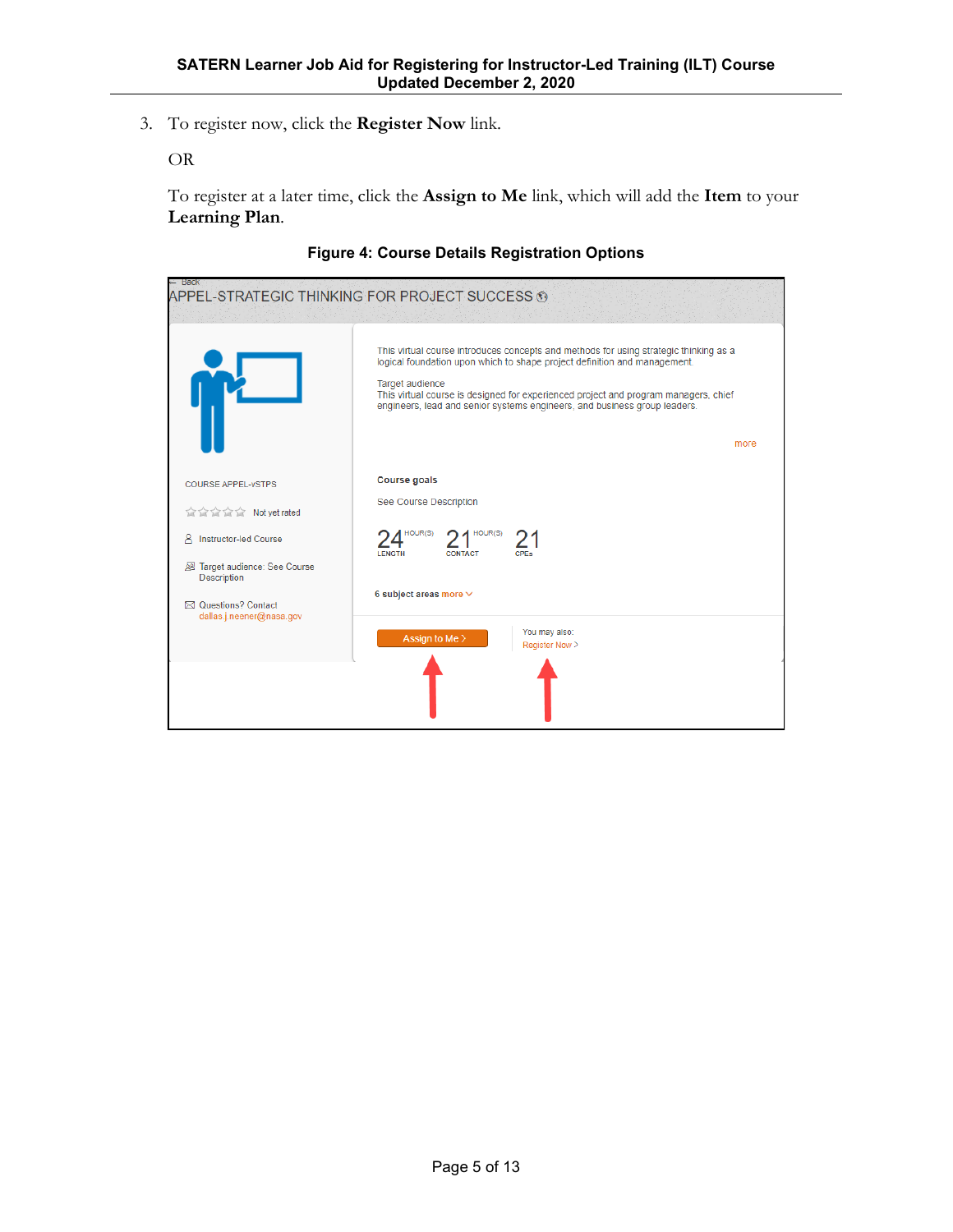| My Learning (SATERN)           | <b>Supervisor Toolkit</b>                                       | Skillsoft | Contacts | <b>HRBP Learning Library</b>                                      |                                        |                                 |
|--------------------------------|-----------------------------------------------------------------|-----------|----------|-------------------------------------------------------------------|----------------------------------------|---------------------------------|
|                                |                                                                 |           |          |                                                                   |                                        |                                 |
| <b>My Learning Assignments</b> |                                                                 |           |          | $\mathbf{F} = \mathbf{F}$ Sort By Date   Priority $\nabla$ Filter | <b>Find Learning</b>                   |                                 |
| $\vee$ DUE ANYTIME             |                                                                 |           |          |                                                                   | Q. What do you want to LEARN today?    | Go                              |
|                                |                                                                 |           |          | <b>REGISTER NOW</b>                                               | Browse all courses >                   |                                 |
|                                | <b>APPEL-STRATEGIC THINKING FOR PROJECT</b>                     |           |          |                                                                   |                                        | 14.20 이번 강제하면 x group 198       |
|                                | <b>SUCCESS</b><br>COURSE APPEL-VSTPS                            |           |          |                                                                   | Links                                  | <b>Learning History</b>         |
|                                | A Self-Assigned                                                 |           |          |                                                                   | <b>Approvals</b><br>Calendar of Schedu | View All<br>Add                 |
|                                |                                                                 |           |          | <b>CONTINUE COURSE</b>                                            | <b>Options and Settings</b>            |                                 |
|                                | Introduction to SQL                                             |           |          |                                                                   | <b>Record Learning</b>                 |                                 |
|                                | SKILLSOFT df_sqli_a01_it_enus<br>A Self-Assigned                |           |          |                                                                   | <b>Reports</b>                         | No learning e<br>recorded in la |
|                                |                                                                 |           |          |                                                                   | Skillport Books, Vid                   |                                 |
|                                |                                                                 |           |          | <b>CONTINUE COURSE</b>                                            |                                        |                                 |
|                                | Microsoft Windows 10: Supporting Authentication,                |           |          |                                                                   |                                        |                                 |
|                                | Permissions, and Data Security<br>SKILLSOFT mw_wdmc_a03_it_enus |           |          |                                                                   |                                        |                                 |
| Α                              | Self-Assigned                                                   |           |          |                                                                   |                                        |                                 |

#### **Figure 5: View of Course on Learning Plan**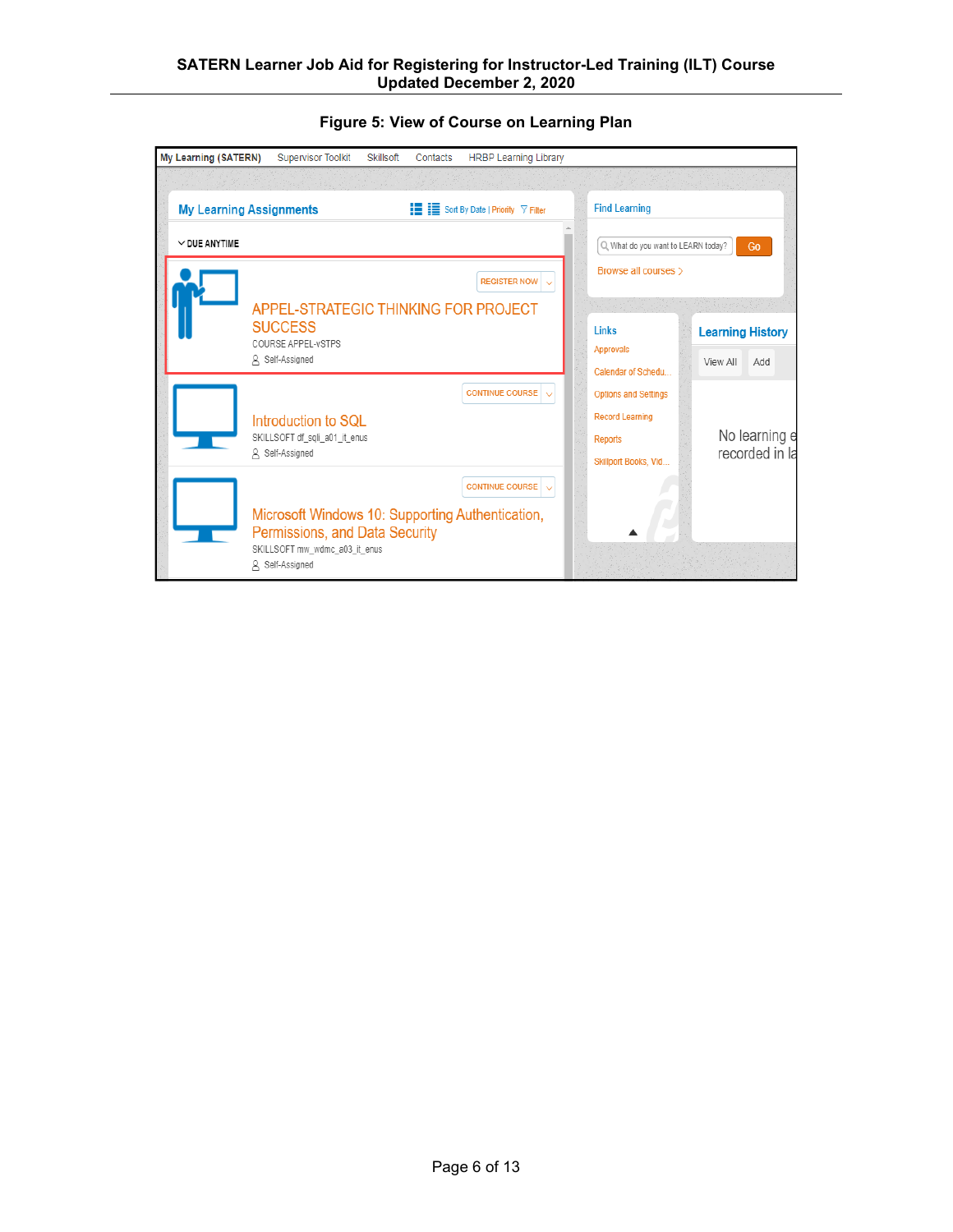4. When you click the **Register Now** link, from either the course details or your learning assignments, you will be brought to **Registration** page. Now, click the **Register Now** button next to the class you would like to enroll in.

#### **Figure 6: Course Registration Page with the Register Now Button**

| $-$ Back<br>Registration                                                                                                                                                                     |                                                                                                                                                                                                                                                                                                                                                                                                                                                                                                                                                                                                                                                                                                                                                                                            |                                 |                                                          |                                                                                               |                                |                   |                                            | B |  |  |
|----------------------------------------------------------------------------------------------------------------------------------------------------------------------------------------------|--------------------------------------------------------------------------------------------------------------------------------------------------------------------------------------------------------------------------------------------------------------------------------------------------------------------------------------------------------------------------------------------------------------------------------------------------------------------------------------------------------------------------------------------------------------------------------------------------------------------------------------------------------------------------------------------------------------------------------------------------------------------------------------------|---------------------------------|----------------------------------------------------------|-----------------------------------------------------------------------------------------------|--------------------------------|-------------------|--------------------------------------------|---|--|--|
|                                                                                                                                                                                              |                                                                                                                                                                                                                                                                                                                                                                                                                                                                                                                                                                                                                                                                                                                                                                                            |                                 |                                                          |                                                                                               |                                |                   |                                            |   |  |  |
| APPEL-STRATEGIC THINKING FOR PROJECT SUCCESS <sup>®</sup>                                                                                                                                    |                                                                                                                                                                                                                                                                                                                                                                                                                                                                                                                                                                                                                                                                                                                                                                                            |                                 |                                                          |                                                                                               |                                |                   |                                            |   |  |  |
| <b>COURSE APPEL-VSTPS</b>                                                                                                                                                                    |                                                                                                                                                                                                                                                                                                                                                                                                                                                                                                                                                                                                                                                                                                                                                                                            |                                 |                                                          |                                                                                               |                                |                   |                                            |   |  |  |
| Item Description: This virtual course introduces concepts and methods for using strategic thinking as a logical foundation upon which<br>to shape project definition and management.         |                                                                                                                                                                                                                                                                                                                                                                                                                                                                                                                                                                                                                                                                                                                                                                                            |                                 |                                                          |                                                                                               |                                |                   |                                            |   |  |  |
| Target audience<br>This virtual course is designed for experienced project and program managers, chief engineers, lead and senior systems engineers,<br>and business group leaders.          |                                                                                                                                                                                                                                                                                                                                                                                                                                                                                                                                                                                                                                                                                                                                                                                            |                                 |                                                          |                                                                                               |                                |                   |                                            |   |  |  |
|                                                                                                                                                                                              | Upon completion of this course, participants will be able to:<br>• Explain the elements of strategy.<br>· Illustrate an extended enterprise using a systems diagram.<br>. Analyze project current reality to determine contribution to strategic objectives.<br>• Create a project vision statement that focuses project strategic thinking.<br>. Define Key Performance Parameters tied to the strategic objectives.<br>• Interpret organizational dynamics in a strategic context.<br>• Create a strategic decision model using systems thinking.<br>- Identify and implement relevant performance guideposts.<br>. Evaluate project outcomes based on strategic performance.<br>. Evaluate a project for possible termination when it will no longer achieve its strategic objectives." |                                 |                                                          |                                                                                               |                                |                   |                                            |   |  |  |
| <b>APPEL Attendance Policy</b><br>Attendees in APPEL Knowledge Services programs are expected to attend the entire program to receive credit for participation.                              |                                                                                                                                                                                                                                                                                                                                                                                                                                                                                                                                                                                                                                                                                                                                                                                            |                                 |                                                          |                                                                                               |                                |                   |                                            |   |  |  |
| If attendees know in advance that they will not be able to attend all sessions they should reschedule for a later offering.                                                                  |                                                                                                                                                                                                                                                                                                                                                                                                                                                                                                                                                                                                                                                                                                                                                                                            |                                 |                                                          |                                                                                               |                                |                   |                                            |   |  |  |
| Cancellations within 1 business day prior to the course start date will result in a No Show status.                                                                                          |                                                                                                                                                                                                                                                                                                                                                                                                                                                                                                                                                                                                                                                                                                                                                                                            |                                 |                                                          |                                                                                               |                                |                   |                                            |   |  |  |
| This course is eligible for 2.1 IACET CEUs<br>This course is eligible for 21 COR CLPs                                                                                                        |                                                                                                                                                                                                                                                                                                                                                                                                                                                                                                                                                                                                                                                                                                                                                                                            |                                 |                                                          |                                                                                               |                                |                   |                                            |   |  |  |
| <b>ASSIGNMENT INFORMATION</b>                                                                                                                                                                |                                                                                                                                                                                                                                                                                                                                                                                                                                                                                                                                                                                                                                                                                                                                                                                            |                                 |                                                          |                                                                                               |                                |                   |                                            |   |  |  |
| <b>Required Date:</b>                                                                                                                                                                        |                                                                                                                                                                                                                                                                                                                                                                                                                                                                                                                                                                                                                                                                                                                                                                                            | <b>Completion Date:</b>         |                                                          |                                                                                               | Days Remaining:                |                   |                                            |   |  |  |
| <b>Assignment</b><br><b>Type: RECOMMENDED</b>                                                                                                                                                |                                                                                                                                                                                                                                                                                                                                                                                                                                                                                                                                                                                                                                                                                                                                                                                            | Assignment Date: 11/16/2020     |                                                          |                                                                                               |                                |                   | Assigned By: amhansen, HANSEN, ANDREW M    |   |  |  |
| <b>CURRENT REGISTRATION</b>                                                                                                                                                                  |                                                                                                                                                                                                                                                                                                                                                                                                                                                                                                                                                                                                                                                                                                                                                                                            |                                 |                                                          |                                                                                               |                                |                   |                                            |   |  |  |
|                                                                                                                                                                                              | <b>AVAILABLE SCHEDULED OFFERINGS</b>                                                                                                                                                                                                                                                                                                                                                                                                                                                                                                                                                                                                                                                                                                                                                       |                                 |                                                          |                                                                                               |                                |                   |                                            |   |  |  |
| <b>Description</b>                                                                                                                                                                           |                                                                                                                                                                                                                                                                                                                                                                                                                                                                                                                                                                                                                                                                                                                                                                                            | Day(s) Start $\triangle$        | End                                                      | Location                                                                                      | Available Pric Action<br>Seats | e                 |                                            |   |  |  |
| This course offering is<br>virtual and travel is not<br>needed. It will be taking<br>place in Eastern Time (ET)<br>and is hosted by GRC.<br>Priority will be given to<br>attendees from GRC. | 3                                                                                                                                                                                                                                                                                                                                                                                                                                                                                                                                                                                                                                                                                                                                                                                          | 1/11/2021<br>08:30 AM<br>w York | 1/13/2021<br>05:00 PM<br>America/Ne America/Ne<br>w York | <b>APPEL</b><br><b>VIRTUAL</b><br>CLASSROOM<br>- APPEL-<br><b>VIRTUAL</b><br><b>CLASSROOM</b> | 30                             | 0.00<br>(US<br>D) | <b>View Details</b><br><b>Register Now</b> |   |  |  |
| ><br><b>REQUEST SCHEDULE</b>                                                                                                                                                                 |                                                                                                                                                                                                                                                                                                                                                                                                                                                                                                                                                                                                                                                                                                                                                                                            |                                 |                                                          |                                                                                               |                                |                   |                                            |   |  |  |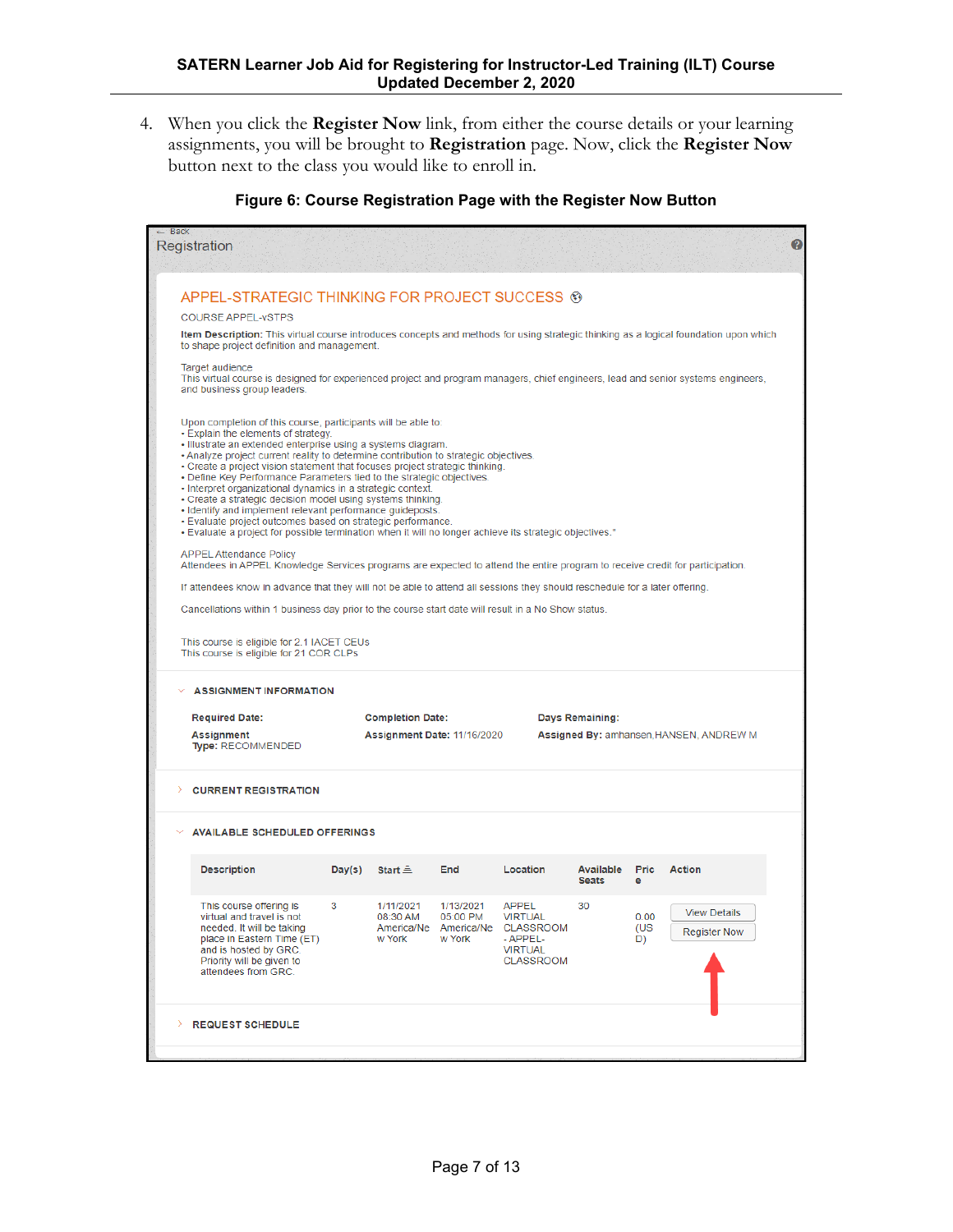5. After clicking the **Register Now** button, and if the course requires approval, you will receive a warning pop-up window asking if you would like to proceed. **Click** the **Yes** button to continue registration.

| <b>Warning Details:</b><br>The scheduled offering (128831) requires approval for you to register. If you continue, you will be registered with a pending status<br>$\bullet$<br>until the approvers approve your registration request.<br>Do you wish to proceed? | rning |  |  |     |
|-------------------------------------------------------------------------------------------------------------------------------------------------------------------------------------------------------------------------------------------------------------------|-------|--|--|-----|
|                                                                                                                                                                                                                                                                   |       |  |  |     |
|                                                                                                                                                                                                                                                                   |       |  |  |     |
|                                                                                                                                                                                                                                                                   |       |  |  | Yes |

#### **Figure 7: Warning Pop-up Window Showing Yes Button**

6. The **Registration** window is displayed, showing the approval routing chain for the event. There may be as many as four approval steps shown. For each approval step, you may click the **Show All** link to display the names of the approving authority for that specific step. If the **Initial Approval Step** does not have a default **Approver** assigned, you will need to select an **Approver** (Government regulations mandate that the **Approver** must be a Civil Servant). Click the **Select Learner for Approval** link.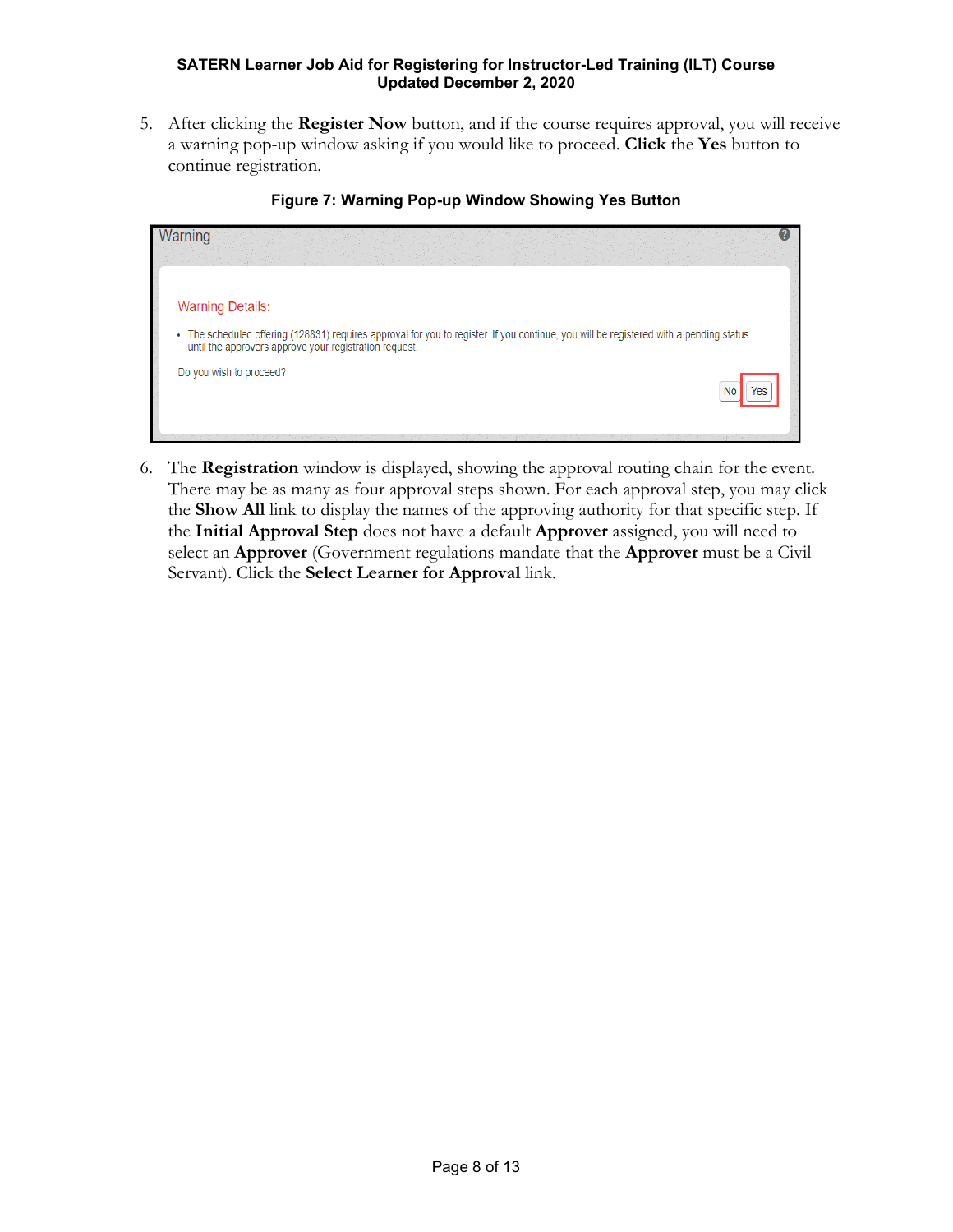#### **Figure 8: Registration Window Showing Select Learner for Approval Link**

| Registration                                                                                                                                                                                                                                                                                    | Q                                                             |  |  |  |  |  |  |  |  |  |
|-------------------------------------------------------------------------------------------------------------------------------------------------------------------------------------------------------------------------------------------------------------------------------------------------|---------------------------------------------------------------|--|--|--|--|--|--|--|--|--|
| The Scheduled Offering selected requires approval for registration. If you continue, you will be placed in a pending status until your<br>request is approved.                                                                                                                                  |                                                               |  |  |  |  |  |  |  |  |  |
| Additionally, all steps listed must have an Approver listed before the request can be processed. Please select a Learner to serve as<br>Approver in any steps that are indicated with a 'Select Learner for Approval' under the Approvers area.                                                 |                                                               |  |  |  |  |  |  |  |  |  |
| Lastly, enter any comments that you wish to be associated with your request and/or registration.                                                                                                                                                                                                | Previous<br>Confirm                                           |  |  |  |  |  |  |  |  |  |
| <b>Scheduled Offering</b><br>APPEL-STRATEGIC THINKING FOR PROJECT SUCCESS ®<br><b>COURSE APPEL-VSTPS</b><br>Start Date: 1/11/2021 08:30 AM America/New York<br>End Date: 1/13/2021 05:00 PM America/New York<br>Capacity: 0 of 30 enrolled, 0 waitlisted, 2 pending<br><b>Price: 0.00 (USD)</b> |                                                               |  |  |  |  |  |  |  |  |  |
| <b>Approval Steps</b>                                                                                                                                                                                                                                                                           |                                                               |  |  |  |  |  |  |  |  |  |
| <b>Approval Step</b>                                                                                                                                                                                                                                                                            | Approvers (Initial Approver must be a Civil Service Employee) |  |  |  |  |  |  |  |  |  |
| <b>Initial Approver</b>                                                                                                                                                                                                                                                                         | Select Learner for Approval                                   |  |  |  |  |  |  |  |  |  |
| <b>Training Coordinator</b>                                                                                                                                                                                                                                                                     | <b>Training Coordinator (Show All)</b>                        |  |  |  |  |  |  |  |  |  |
| <b>APPEL POC</b>                                                                                                                                                                                                                                                                                | <b>APPEL POC (Show All)</b>                                   |  |  |  |  |  |  |  |  |  |
| <b>APPEL Approver</b>                                                                                                                                                                                                                                                                           | APPEL Discipline Approver/Coordinator (Show All)              |  |  |  |  |  |  |  |  |  |
| <b>Registration Comments</b>                                                                                                                                                                                                                                                                    |                                                               |  |  |  |  |  |  |  |  |  |
| <b>Learner Name:</b>                                                                                                                                                                                                                                                                            |                                                               |  |  |  |  |  |  |  |  |  |
| <b>Registration</b> PENDING (Pending)<br>Status:                                                                                                                                                                                                                                                |                                                               |  |  |  |  |  |  |  |  |  |
| Comments:                                                                                                                                                                                                                                                                                       |                                                               |  |  |  |  |  |  |  |  |  |
|                                                                                                                                                                                                                                                                                                 | <b>Previous</b><br>Confirm                                    |  |  |  |  |  |  |  |  |  |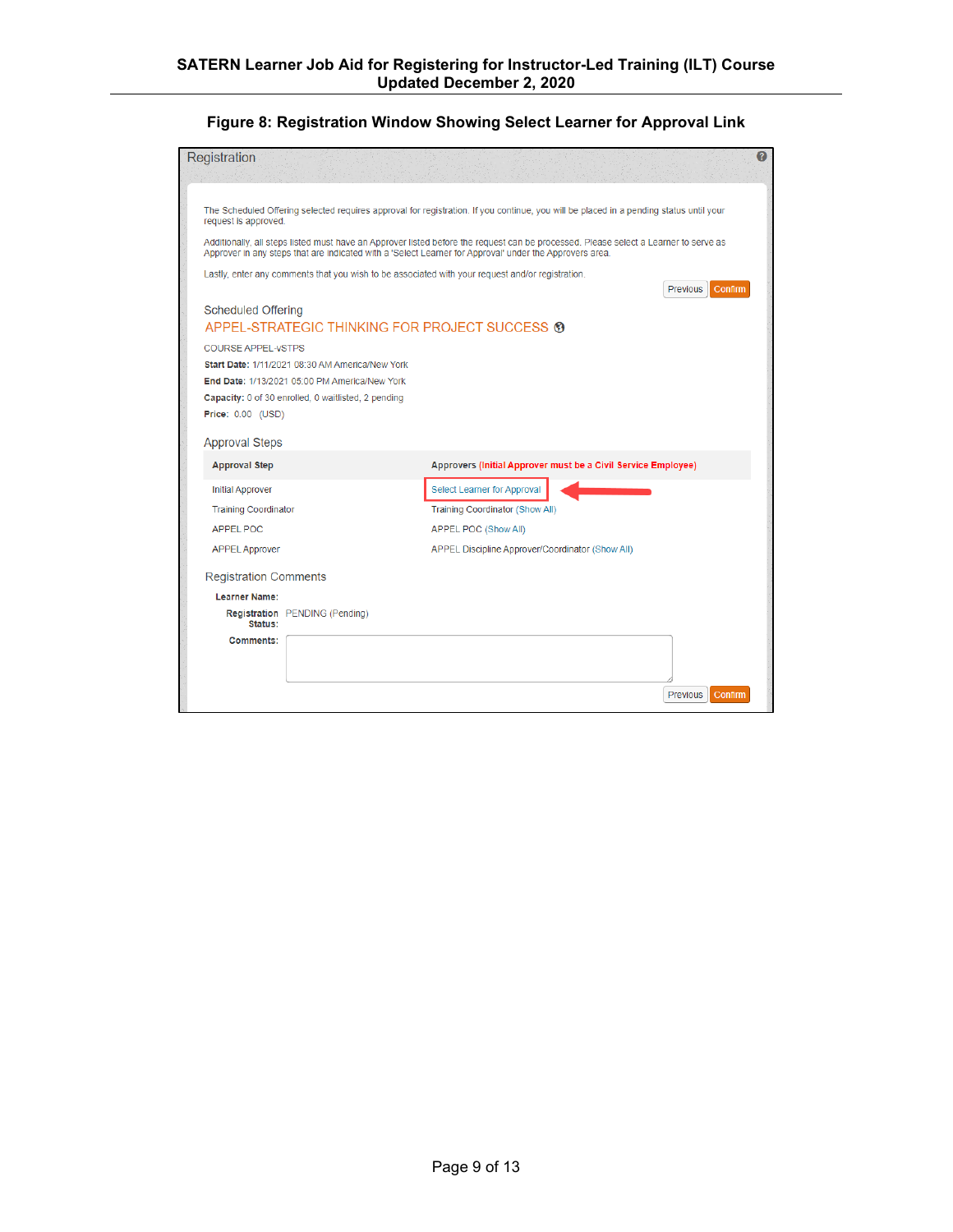7. In the **Search for Learners to Add** window, enter the desired name to search, and click the **Search** button.

| <b>Add Peer Approvers</b>                             |                           |               |
|-------------------------------------------------------|---------------------------|---------------|
| Submit for Approval $\rightarrow$ Search for Learners |                           |               |
|                                                       |                           | Previous      |
| Search for Learners to Add                            |                           |               |
| Learner ID:                                           | Contains<br>v             |               |
| <b>Last Name:</b>                                     | LastTestname<br>Contains  |               |
| <b>First Name:</b>                                    | FirstTestname<br>Contains |               |
| <b>Middle Initial:</b>                                | $\checkmark$<br>Contains  |               |
| <b>Job Code:</b>                                      | Contains<br>$\checkmark$  |               |
| Email:                                                | Contains<br>$\checkmark$  | <b>Search</b> |
|                                                       |                           |               |

**Figure 9: Search for Learners to Add Window Showing Search Fields and Button**

8. When the search results are displayed, select the **Add** column checkbox, and click the **Add Checked** button.

**Figure 10: Selecting from the Search Results Window**

| $-$ Back |                                                        |                 |                            |                           |
|----------|--------------------------------------------------------|-----------------|----------------------------|---------------------------|
|          | <b>Search Results</b>                                  |                 |                            |                           |
|          |                                                        |                 |                            |                           |
|          |                                                        |                 |                            |                           |
|          | <b>Learner ID:</b>                                     |                 |                            |                           |
|          | Last Name: LASTTESTNAME                                |                 |                            |                           |
|          | First Name: FIRSTTESTNAME                              |                 |                            |                           |
|          | <b>Middle Initial:</b>                                 |                 |                            |                           |
|          |                                                        |                 |                            | <b>Add Checked</b>        |
|          |                                                        |                 |                            | Select All / Deselect All |
|          | <b>Select Learners</b>                                 |                 |                            |                           |
|          | <b>Learner Name</b>                                    | <b>Job Code</b> | Organization               | Add                       |
|          |                                                        |                 |                            |                           |
|          | LASTTESTNAME, FIRSTTESTNAME HUMAN RESOURCES SPECIALIST |                 | WORKFORCE DEVELOPMENT BRAN | $\blacktriangledown$      |
|          |                                                        |                 |                            | Select All / Deselect All |
|          |                                                        |                 |                            | <b>Add Checked</b>        |
|          |                                                        |                 |                            |                           |
|          |                                                        |                 |                            |                           |
|          |                                                        |                 |                            |                           |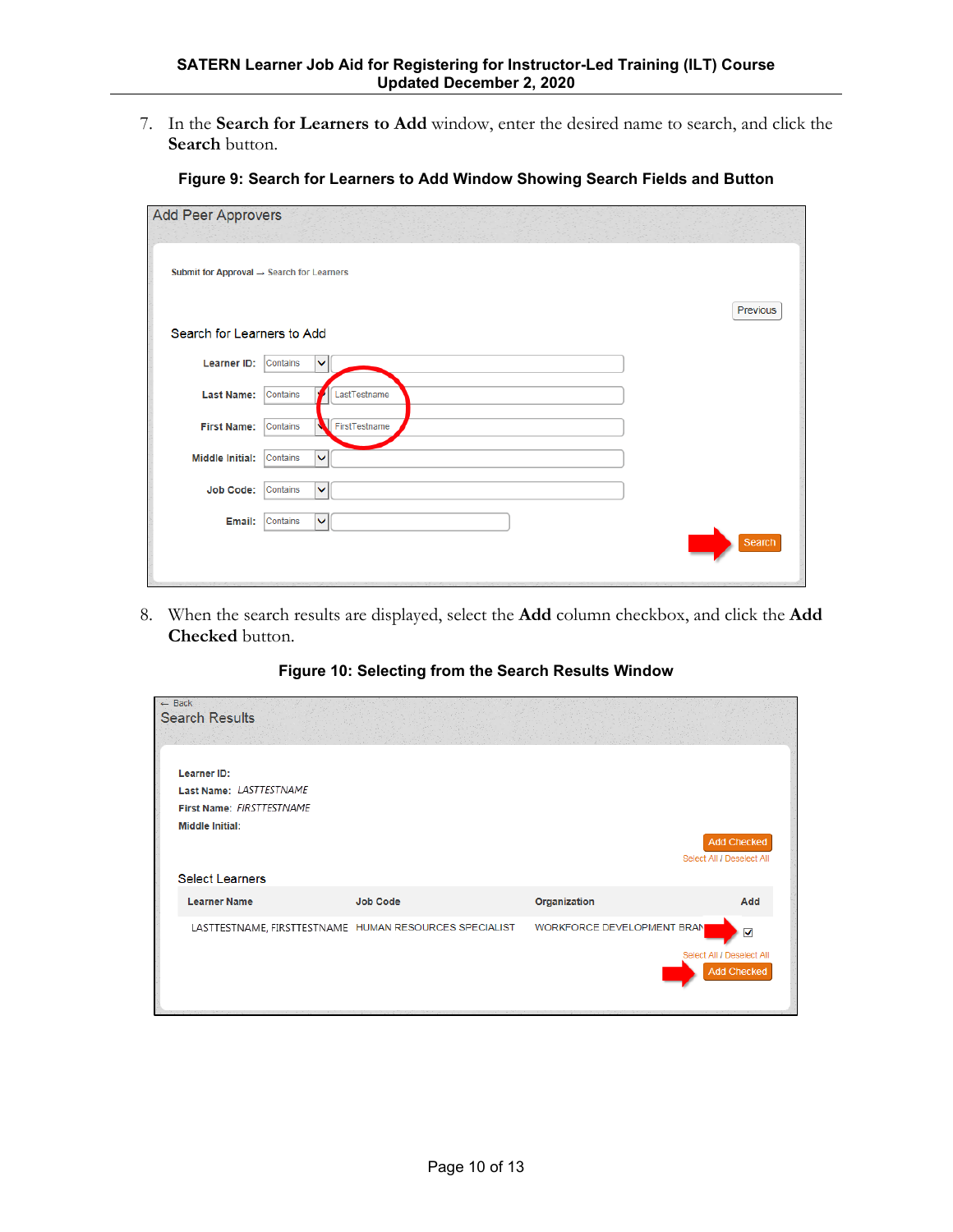9. To confirm your selection, click the **Finished** button.

### **Figure 11: Add Peer Approvers Screen Showing Finished Button to Confirm Approver Selection**

| $ightharpoonup$ Back | <b>Add Peer Approvers</b>                                                                  |                            |                                     |                                                    |
|----------------------|--------------------------------------------------------------------------------------------|----------------------------|-------------------------------------|----------------------------------------------------|
|                      | Submit for Approval $\rightarrow$ Search for Learners $\rightarrow$ Edit Selected Learners |                            |                                     |                                                    |
|                      | <b>Edit Learners</b>                                                                       |                            |                                     | Finished<br>Previous<br>Select All / Deselect All  |
|                      | <b>Learner Name</b>                                                                        | <b>Job Code</b>            | Organization                        | Remove                                             |
|                      | LASTTESTNAME, FIRSTTESTNAME                                                                | HUMAN RESOURCES SPECIALIST | <b>WORKFORCE DEVELOPMENT BRANCH</b> | Select All / Deselect All<br><b>Remove Checked</b> |

10. The **Registration** window is displayed with the **Initial Approver** step completed. Click the **Confirm** button to proceed with registration.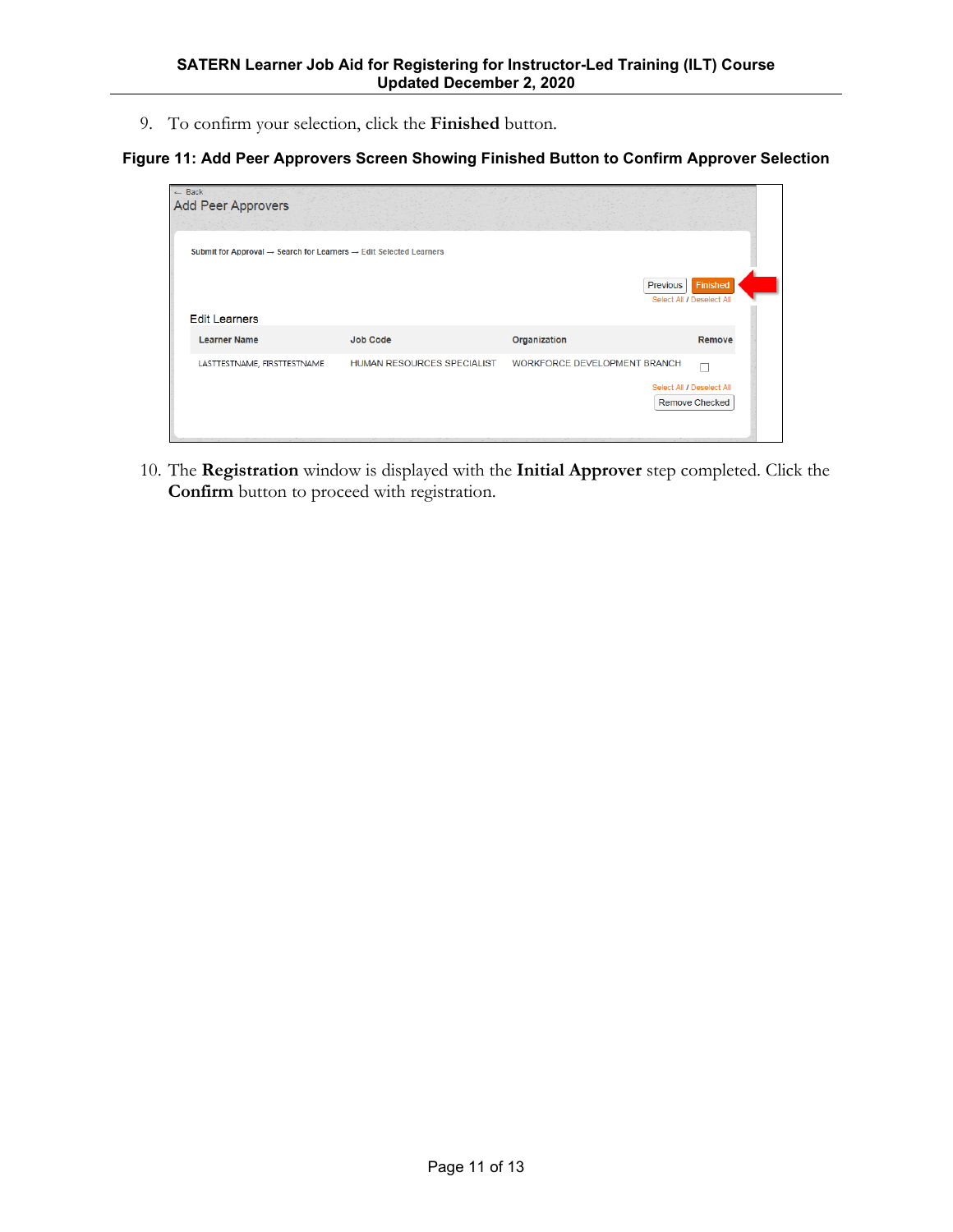### **Figure 12: Registration Window Showing Confirm Button**

| Registration                                                                                                                                                                                                                                    |                                                                                                  |                                                                                                                                        |                     |  |  |  |  |  |
|-------------------------------------------------------------------------------------------------------------------------------------------------------------------------------------------------------------------------------------------------|--------------------------------------------------------------------------------------------------|----------------------------------------------------------------------------------------------------------------------------------------|---------------------|--|--|--|--|--|
| request is approved.                                                                                                                                                                                                                            |                                                                                                  | The Scheduled Offering selected requires approval for registration. If you continue, you will be placed in a pending status until your |                     |  |  |  |  |  |
| Additionally, all steps listed must have an Approver listed before the request can be processed. Please select a Learner to serve as<br>Approver in any steps that are indicated with a 'Select Learner for Approval' under the Approvers area. |                                                                                                  |                                                                                                                                        |                     |  |  |  |  |  |
|                                                                                                                                                                                                                                                 |                                                                                                  | Lastly, enter any comments that you wish to be associated with your request and/or registration.                                       | Previous<br>Confirm |  |  |  |  |  |
| <b>Scheduled Offering</b>                                                                                                                                                                                                                       |                                                                                                  | APPEL-STRATEGIC THINKING FOR PROJECT SUCCESS <sup>®</sup>                                                                              |                     |  |  |  |  |  |
| <b>COURSE APPEL-VSTPS</b>                                                                                                                                                                                                                       | Start Date: 1/11/2021 08:30 AM America/New York<br>End Date: 1/13/2021 05:00 PM America/New York |                                                                                                                                        |                     |  |  |  |  |  |
| <b>Price: 0.00 (USD)</b><br><b>Cancellation Policy</b>                                                                                                                                                                                          | Capacity: 0 of 30 enrolled, 0 waitlisted, 2 pending                                              |                                                                                                                                        |                     |  |  |  |  |  |
| <b>Approval Steps</b><br><b>Approval Step</b>                                                                                                                                                                                                   |                                                                                                  | Approvers (Initial Approver must be a Civil Service Employee)                                                                          |                     |  |  |  |  |  |
| <b>Initial Approver</b><br><b>Training Coordinator</b>                                                                                                                                                                                          |                                                                                                  | Supervisor Level 1 (Show All) (Clear All)<br>Training Coordinator (Show All)                                                           |                     |  |  |  |  |  |
| <b>APPEL POC</b><br><b>APPEL Approver</b>                                                                                                                                                                                                       |                                                                                                  | APPEL POC (Show All)<br>APPEL Discipline Approver/Coordinator (Show All)                                                               |                     |  |  |  |  |  |
| <b>Registration Comments</b>                                                                                                                                                                                                                    |                                                                                                  |                                                                                                                                        |                     |  |  |  |  |  |
| <b>Learner Name:</b><br>Status:                                                                                                                                                                                                                 | <b>Registration</b> PENDING (Pending)                                                            |                                                                                                                                        |                     |  |  |  |  |  |
| <b>Comments:</b>                                                                                                                                                                                                                                |                                                                                                  |                                                                                                                                        |                     |  |  |  |  |  |
|                                                                                                                                                                                                                                                 |                                                                                                  |                                                                                                                                        | Previous<br>Confirm |  |  |  |  |  |